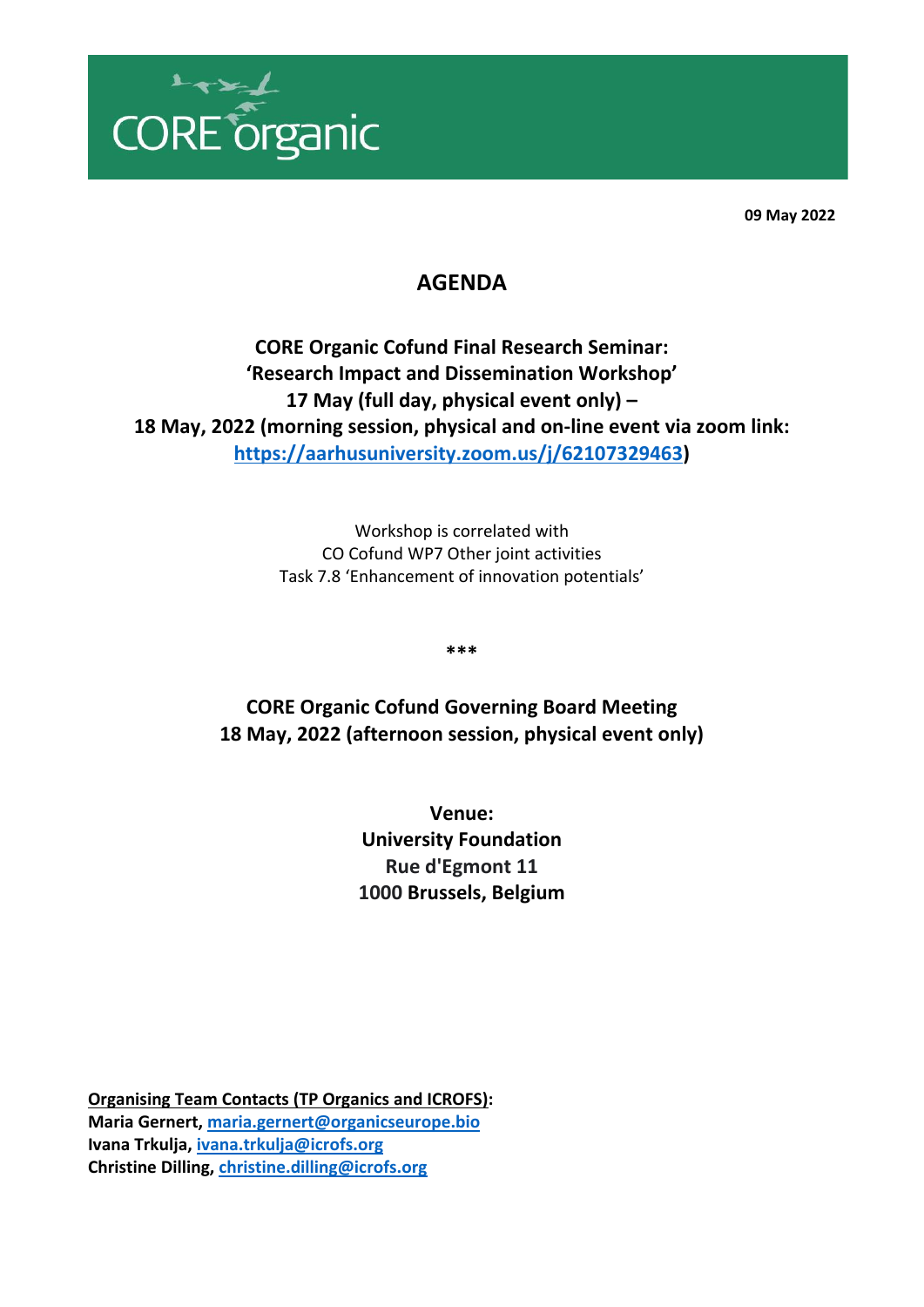## **AGENDA**

## **CORE Organic Cofund Final Research Seminar: 'Research Impact and Dissemination Workshop', 17-18 May 2022**

| Monday, 16 May 2022 - Arrival (18.00-19.00 'Social-get-together' at University Foundation) |                                                                                              |                                                              |  |  |
|--------------------------------------------------------------------------------------------|----------------------------------------------------------------------------------------------|--------------------------------------------------------------|--|--|
| Tuesday, 17 May 2022 - DAY 1 CORE Organic Final Research Seminar (physical event only)     |                                                                                              |                                                              |  |  |
| <b>Time</b>                                                                                | <b>Presentations</b>                                                                         | <b>Facilitators</b>                                          |  |  |
| 08.30-09.00                                                                                | <b>Welcome coffee</b>                                                                        |                                                              |  |  |
| 09.00-09.30                                                                                | Welcome from the hosting team                                                                | Ivana Trkulja (ICROFS, DK) and                               |  |  |
|                                                                                            | <b>Tour de Table</b>                                                                         | <b>Bram Moeskops (TP Organics)</b>                           |  |  |
|                                                                                            | <b>Final Research Seminar Introductory Presentation:</b>                                     | Ivana Trkulja (ICROFS, DK)                                   |  |  |
|                                                                                            | "CORE Organic Cofund and Research and Innovation                                             | 15'                                                          |  |  |
|                                                                                            | in the European Organic Sector"                                                              |                                                              |  |  |
| 09.30-12.00                                                                                | SESSION 1: SCIENCE BAZAAR - Research Impact and                                              | Facilitator: Bram Moeskops (TP                               |  |  |
|                                                                                            | <b>Dissemination Workshop</b>                                                                | Organics)                                                    |  |  |
| 09.30-10.30                                                                                | Science Bazar: Round 1 - Research projects:                                                  | Poster presentations: Cofund                                 |  |  |
|                                                                                            | SUREVEG, Hanne Lakkenborg Kristensen (AU, DK)<br>$\bullet$                                   | Project coordinators                                         |  |  |
|                                                                                            | GREENRESILIENT, Fabio Tittarelli (CREA, IT)<br>$\bullet$                                     | <b>Co-Facilitators:</b>                                      |  |  |
|                                                                                            | SCOOP, Michal Krzyzaniak (UWM, PL)<br>$\bullet$                                              | Jean-Marc Chourot (MAA, FR),                                 |  |  |
|                                                                                            | GrazyDaisy, Mette Vaarst (AU, DK)<br>٠                                                       | Karin Ullven (EPOK, SE),                                     |  |  |
|                                                                                            | ProRefine, Steffen Adler (NIBIO, NO)<br>٠                                                    | Christine Dilling (ICROFS),                                  |  |  |
|                                                                                            |                                                                                              | Adrian Asanica (UEFISCDI, RO),                               |  |  |
|                                                                                            | Organic Eprints - Open access archive,<br>$\bullet$                                          | Denise Gider (BLE, DE)                                       |  |  |
|                                                                                            | Ilse Ankjær Rasmussen (ICROFS, DK)                                                           | Lieve De Cock (ILVO, BE-F)                                   |  |  |
|                                                                                            |                                                                                              | 6 posters x 10'                                              |  |  |
| 10.30-11.00                                                                                | <b>Coffee break</b>                                                                          |                                                              |  |  |
| 11.00-11.50                                                                                | Science Bazar: Round 2 - Research projects:                                                  | Poster presentations: Cofund                                 |  |  |
|                                                                                            | DOMINO, Davide Neri (UNIVPM, IT)<br>$\bullet$                                                | Project coordinators                                         |  |  |
|                                                                                            | FreeBirds, Bas Rodenburg (UU, NL)<br>$\bullet$                                               | <b>Co-Facilitator:</b>                                       |  |  |
|                                                                                            | BIOVINE, Margherita Furiosi (UNICATT, IT)<br>$\bullet$                                       | Maria Gernert (TP Organics),                                 |  |  |
|                                                                                            | ResBerry, Annette Reineke (GM, DE)<br>٠                                                      | Sari livonen (LUKE, FI),                                     |  |  |
|                                                                                            | Organic sector in Belgium (Wallonia), Laurent<br>$\bullet$                                   | Elena Capolino (Mipaaf, IT),                                 |  |  |
|                                                                                            | Conotte and Marc Lateur (SPW, BE-W)                                                          | Malene Jakobsen (ICROFS),<br>Ilse Ankjær Rasmussen (ICROFS), |  |  |
|                                                                                            |                                                                                              | 5 posters x 10'                                              |  |  |
|                                                                                            |                                                                                              |                                                              |  |  |
|                                                                                            | Facilitator will manage the overall time during the Science Bazaar Rounds 1 and 2.           |                                                              |  |  |
| <b>Working</b>                                                                             | Project coordinators will present posters describing project achievements and impact.        |                                                              |  |  |
| methods for                                                                                | Participants will be divided into smaller groups circulating among the posters with a        |                                                              |  |  |
| the Session 1                                                                              | possibility to learn about the project and ask questions to the coordinators.                |                                                              |  |  |
|                                                                                            | Co-facilitators will guide participants dedicating 10 minutes per poster.                    |                                                              |  |  |
|                                                                                            | Facilitator in coordination with the co-facilitators will provide a short summary of main    |                                                              |  |  |
| Suggestions,                                                                               | points from the session. To capture all impressions and learning points, project             |                                                              |  |  |
| comments,                                                                                  | coordinators and all participants are kindly invited to include their comments in the 'Diary |                                                              |  |  |
| observations                                                                               | book' during the whole day. The 'Diary book' is a real diary that will contain your insights |                                                              |  |  |
|                                                                                            | and it will be used by the CORE Organic network to support planning of our future work.      |                                                              |  |  |
| 11.50-12.00                                                                                | <b>Conclusions and Action Points</b>                                                         | Bram Moeskops (TP O), 10'                                    |  |  |
| 12.00                                                                                      | <b>Closing of the Session 1</b>                                                              |                                                              |  |  |
| 12.00-13.00                                                                                | Lunch break (followed by Joint Photo $\circled{c}$ )                                         |                                                              |  |  |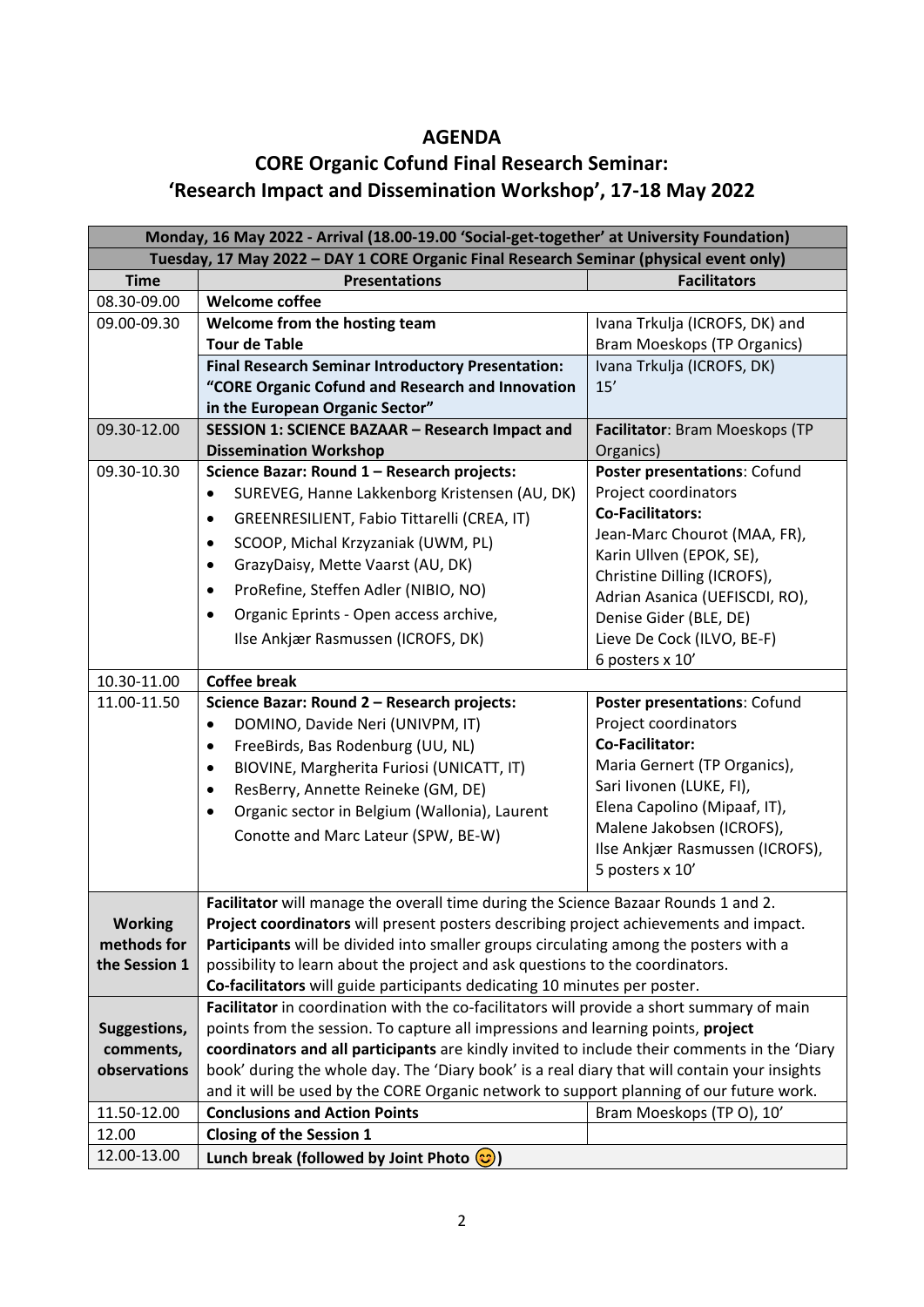| 13.00-13.30                   | Presentation: "Research and Innovation related to                                                               | Lieve De Cock (ILVO, BE-F);         |  |
|-------------------------------|-----------------------------------------------------------------------------------------------------------------|-------------------------------------|--|
|                               | organic food production and agriculture in Belgium                                                              | Joran Barbry (INAGRO, BE-F)         |  |
|                               | (Flanders)"                                                                                                     | $2 \times 10'$                      |  |
|                               |                                                                                                                 | Q&A, 10'                            |  |
| 13.30-15.00                   | SESSION 2: Public-private forum: 'Vision for the                                                                | Facilitator: Ivana Trkulja (ICROFS) |  |
|                               | <b>Enhancement of Innovation Potential in Organic</b>                                                           | 3 groups of about 20 participants,  |  |
|                               | Sector I'                                                                                                       | 2 rounds x 2 topics, 40'            |  |
|                               | Topic 1 - Mixed-animal systems:                                                                                 | Co-facilitator:                     |  |
|                               | MIX-ENABLE project, Lisa Schanz (BOKU, AU)<br>$\bullet$                                                         | Jakob Sehested (ICROFS)             |  |
|                               | ROAM-FREE project, Stig Milan Thamsborg (KU,<br>$\bullet$                                                       | 2 posters, 15'                      |  |
|                               | DK)                                                                                                             |                                     |  |
|                               | Topic 2 - Plant production in organic and                                                                       | Co-facilitator:                     |  |
|                               | agroecological systems:                                                                                         | Heather McKhann (CSA ALL-Ready,     |  |
|                               | ALL-ORGANIC project, Stefano Canali (CREA, IT)                                                                  | INRAE, FR)                          |  |
|                               | DIVERSILIANCE project, Stefano Zanotto (NMBU,<br>$\bullet$                                                      | 1 poster, 5-10'                     |  |
|                               | NO)                                                                                                             |                                     |  |
|                               | Topic 3 - Organic food processing and food systems:                                                             | Co-facilitator:                     |  |
|                               | ProOrg project, Alex Beck (AOL, DE)                                                                             | Sari livonen (LUKE, FI)             |  |
|                               |                                                                                                                 | 1 poster, 5-10'                     |  |
|                               |                                                                                                                 |                                     |  |
|                               | Group work will cover three research topics connected to overall theme 'enhancement of                          |                                     |  |
| <b>Working</b><br>methods for | innovation potential in organic sector'.                                                                        |                                     |  |
| the Session 2                 | Co-facilitators will guide the work of three groups with about 20 participants in two                           |                                     |  |
|                               | consequent rounds of 40 minutes each.<br>Project coordinators will present posters to introduce the group work. |                                     |  |
|                               | Participants will be able to follow two topics of their own choice.                                             |                                     |  |
| Suggestions,                  | Project coordinators, facilitators and all participants are kindly invited to include their                     |                                     |  |
| comments,                     | comments and in the Diary book during the whole day. The Diary book will be used by the                         |                                     |  |
| observations                  | CORE Organic network to support planning of our future work with industry partners.                             |                                     |  |
| from the                      | Facilitator and co-facilitators will be able to ask questions to the Panel members based on                     |                                     |  |
| groups                        | results from the group work (Panel session at 15.30).                                                           |                                     |  |
|                               | <b>Conclusions and Action Points</b>                                                                            | Ivana Trkulja, 10'                  |  |
| 15.00                         | <b>Closing of the Session 2</b>                                                                                 |                                     |  |
| 15.00-15.30                   | <b>Coffee break</b>                                                                                             |                                     |  |
| 15.30-16.30                   | Panel Session in fishbowl format 'On bottlenecks                                                                | <b>Moderators:</b>                  |  |
|                               | and opportunities in organic and sustainable R&I'                                                               | Karin Ullven (EPOK, SE) and         |  |
|                               | Panel members tbc:                                                                                              | Maria Gernert (TPO)                 |  |
|                               | <b>Bram Moeskops (TP Organics)</b><br>$\bullet$                                                                 | Speakers input: 5-7'x 4             |  |
|                               | Nikola Hassan (SUSFOOD2, Juelich, DE)<br>٠                                                                      | Discussion: 30'                     |  |
|                               | Susana Gaona Saez (EC, DG AGRI)<br>٠                                                                            |                                     |  |
|                               | Dirk Reheul (UGent, BE)<br>٠                                                                                    |                                     |  |
|                               |                                                                                                                 |                                     |  |
| 16.30-17.00                   | <b>Conclusions of Research Seminar Day 1</b>                                                                    | Facilitators: Bram Moeskops (TP     |  |
|                               |                                                                                                                 | Organics) and Ivana Trkulja         |  |
|                               |                                                                                                                 | (ICROFS)                            |  |
| 19.30                         | Social Dinner, Les Filles, Rue du vieux Marché aux grains 46, Brussels                                          |                                     |  |